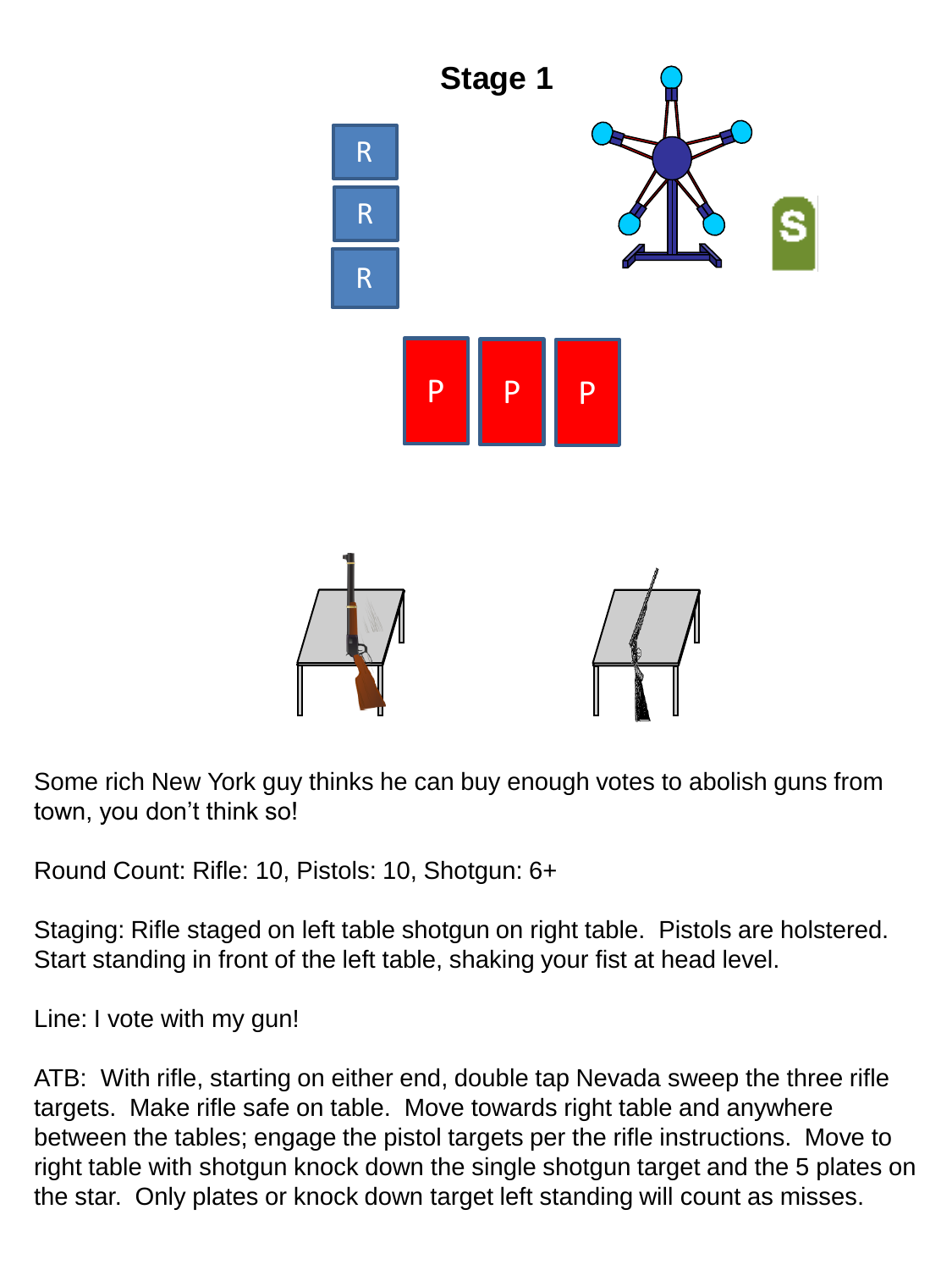





Don't you love to shoot fast; let's see how fast you can go!

Round Count: Rifle: 9, Pistols: 10,

Staging: Rifle staged on left table; pistols are holstered. Start standing in front of the left table, both hands on, but not holding, rifle.

Line: Let's roll!

ATB: With rifle, starting on either end, triple tap sweep the three rifle targets. Make rifle safe on table. Nest with pistol engage the pistol targets with at least 3 rounds on each target.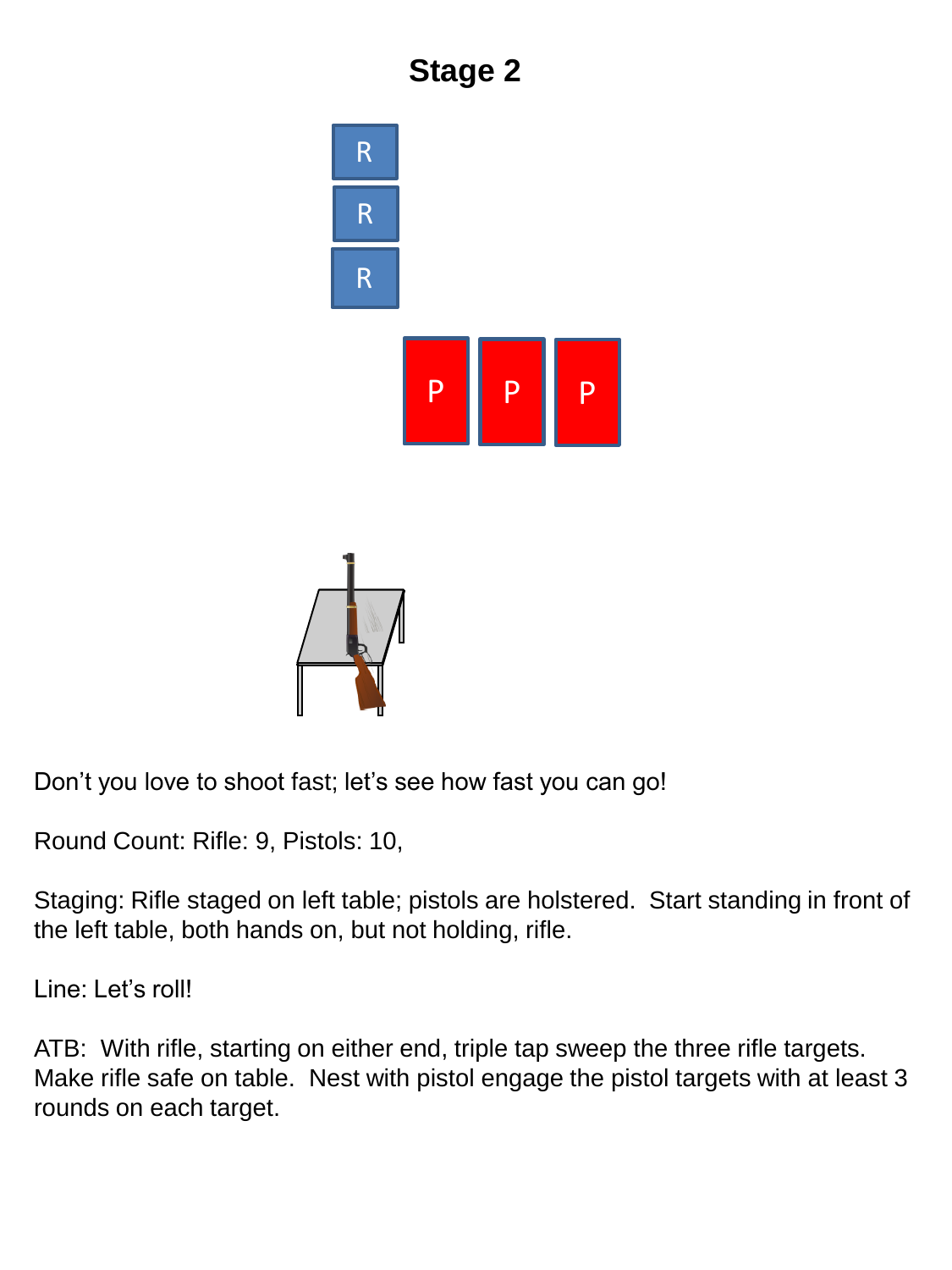

Rifle = 10, Pistols = 10, Shotgun =  $4+$ 

Dang, a bunch of socialist want to take your money to give it to those they deem more needy. Doesn't seem like a good idea, at least for us working folks.

Staging: Pistols holstered, rifle staged on middle table and shotgun on left table. Start at middle table, both hands on table, not touching the rifle.

Line: More bullets, less taxes!

ATB: Pickup rifle and engage the rifle targets by first double tapping the two end targets, then triple tap the two middle targets starting on the same side as before. Move to table of choice, if going to the right table, engage the pistol targets per the rifle instructions. Move to left table and with shotgun knock down the four shotgun targets in any order.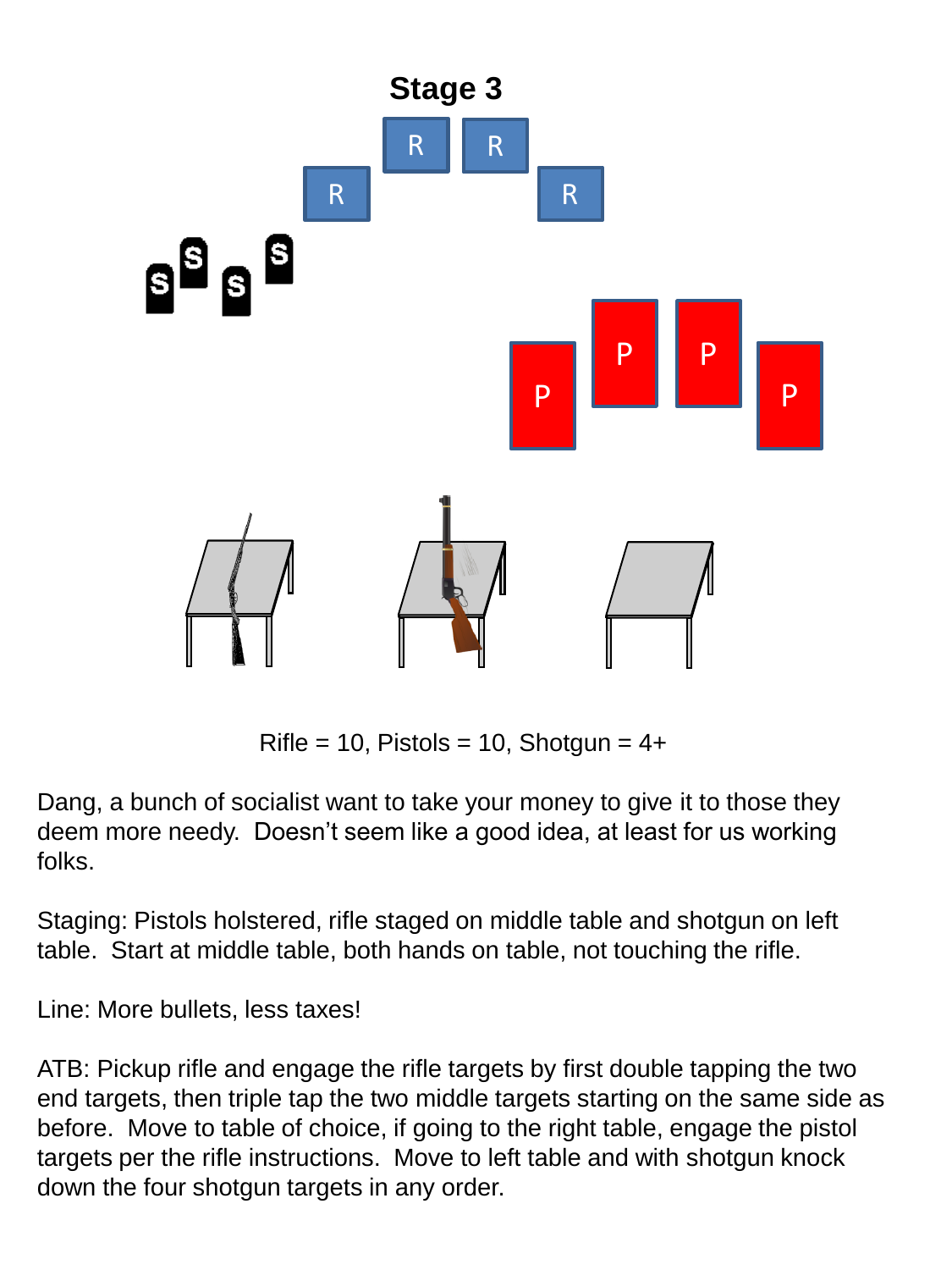

Rifle = 10, Pistols = 10, Shotgun =  $4+$ 

How about a nice game of poker, but what's that up the dealer's sleeve?

Staging: Pistols staged on right table, rifle on middle table and shotgun on left table. Start behind table of choice, both hands on hat.

Line: Seems you have one too many aces!

ATB: If starting at left table, which the shotgun knock down the four shotgun targets in any order. Make shotgun safe on table or take with you and make safe on rifle table. With rifle engage the rifle targets in a progressive sweep (i.e. 1 on 1, 2 on 2, 3 on 3, 4 on 4.) Make rifle safe. Move to right table and with pistols engage pistol targets per rifle instruction. After use pistols may be holstered or left on table.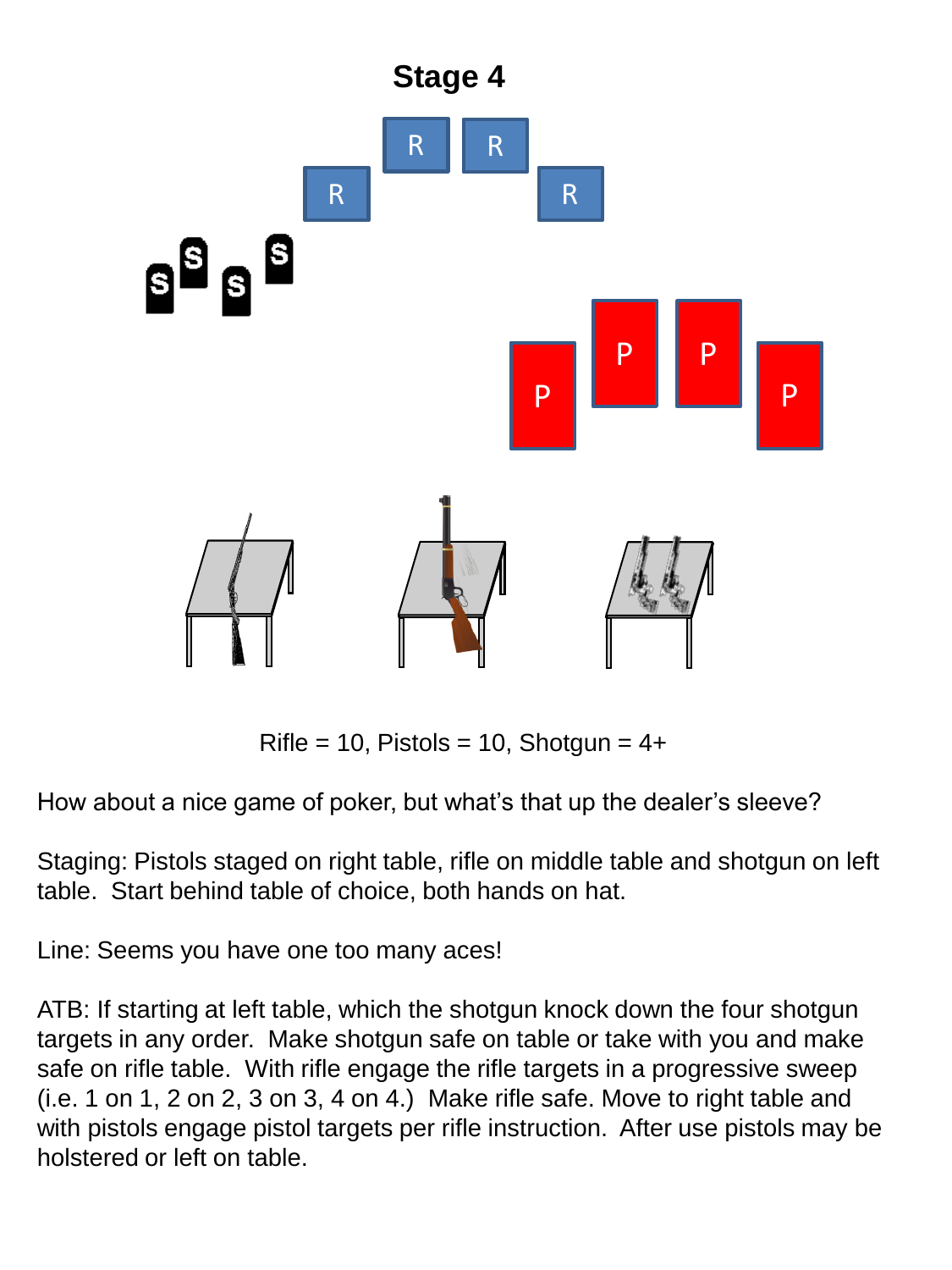

 $Rifle = 10+1$ , Pistols = 10, Shotgun =  $4+$ 

It is always bad to run out of cartridges before you run out of hostile Indians.

Staging: Pistols holstered, rifle on left table, shotgun on right table. Start standing a position of choice, hands on shotgun or gun belt.

Line: Darn, hope I have enough ammo!

ATB: If starting at left position, with first pistol, starting on either end sweep pistol targets T1, T3, T2, T1, T3. Repeat instructions with second pistol. Move to left table and with rifle engage the rifle targets per the pistol instructions, then load an  $11<sup>th</sup>$  round and place on the bonus IDPA target. It is a 10 second bonus if you hit the target, no call if you miss, but you must engage. Move to right table and with the shotgun knock down the four shotgun targets in any order.